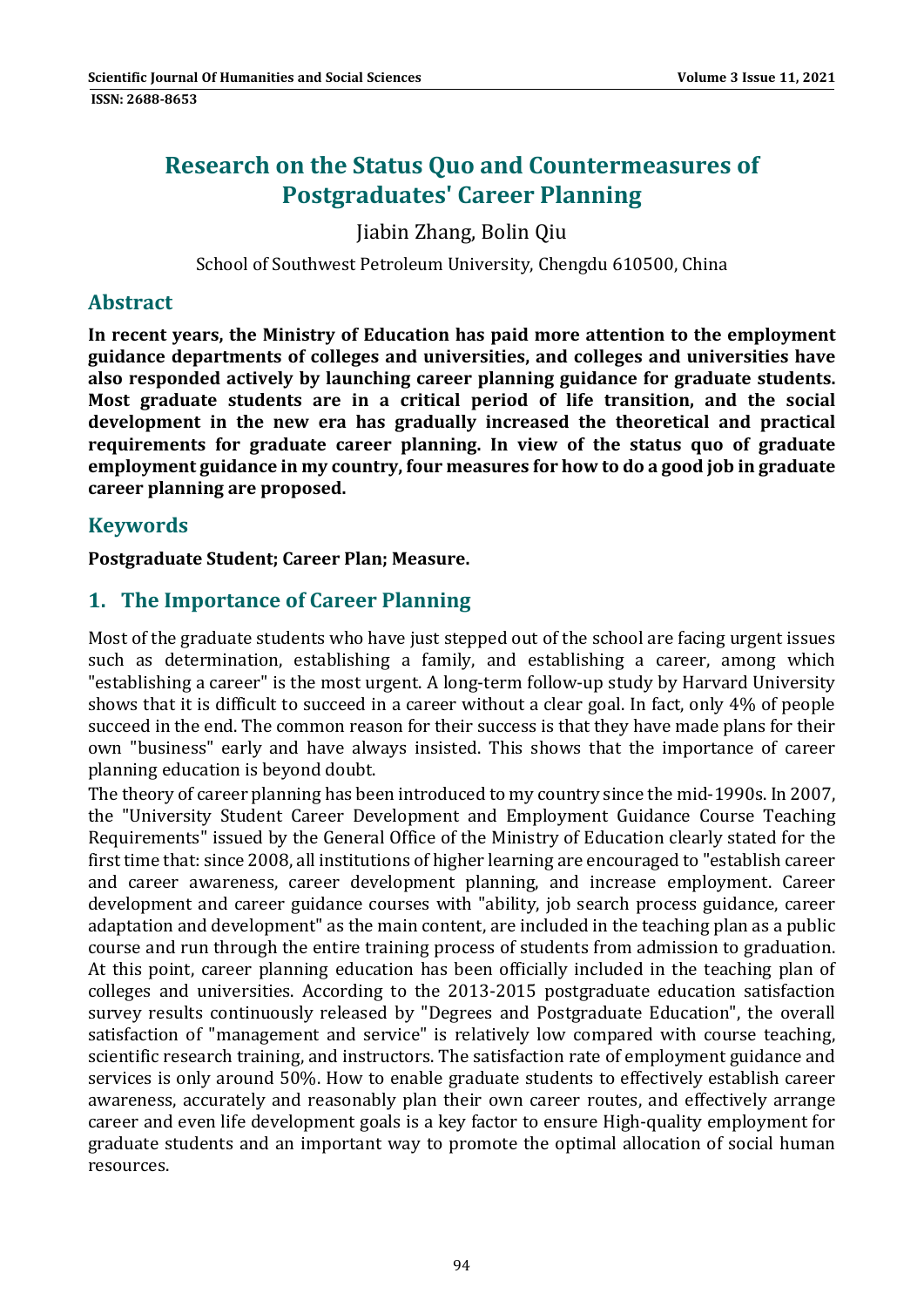# **2. Research on Career Planning Theory**

Career planning refers to the individual's various characteristics and professional atmosphere, as well as educational environmental information materials to explore careers in the entire career development process, to fully grasp environmental information materials, so as to gradually develop their own career identity and clarify the direction of career development; When choosing diversified career opportunities, all career information and opportunities should be analyzed and evaluated to choose and decide the most correct career; choose a career according to one's own preferences and love, become a career figure, and then truly adapt Career, truly achieve self-realization and self-development. In the specific career planning process, the following theories are mainly formed:

### **2.1. Trait‐and‐Factor Theory**

Trait-and-factor theory is also called person-job matching theory. Trait factor theory is the earliest career counseling theory, proposed by Boston University professor Parsons. Parsons' theory is based on a clear understanding and understanding of personal subjective conditions and social and professional job requirements, and contrasts subjective and objective conditions with social and professional positions(which have certain possibilities for oneself), and finally chooses one with Profession that matches personal strengths.

### **2.2. Personality‐professional Matching Theory**

This theory was put forward by the well-known professor Holland, who took the values of psychology as a starting point, combined with a large number of practical cases of career counseling and guidance. It classifies occupations as a type of "work environment". Through the understanding of the psychological literacy and employment tendency of the workers, the workers are divided into six basic types. As long as a certain type of workers chooses the corresponding type of occupation, they will match. This model has been used today and is considered by people. Is the most effective and correct theory and method.

#### **2.3. Career Theory**

The master of career milestones Schuber believes that career is the development direction and evolution of various events in life. He summarizes the career and life roles of human beings, thus presenting the inherent development form of human beings. In addition, career is also the development of life from work. A summary of all paid and unpaid positions in the entire stage of retirement, including not only positions but also various roles related to work. Through his mastery of personal development space and life breadth, Schubert drew a "career rainbow map". This work depicts the interaction between the career development period and the roles and the production of multiple roles.

## **3. The Current Situation of the Guidance of Postgraduates' Career Planning**

#### **3.1. Not Paying Attention to Employment Guidance for College Graduates**

China's education department has issued many important notices, requiring major institutions of higher learning to set employment guidance as a compulsory course. At the same time, in school evaluation and other related work, the employment rate of students has also become a key indicator for evaluating institutions of higher learning one. In order to effectively improve their own employment rate, colleges and universities should attach importance to employment guidance theoretical courses and activities, and clarify their importance to the employment rate of schools. However, in the actual development process, there are still some problems and difficulties that are worthy of consideration by school faculty and staff. The main goal of most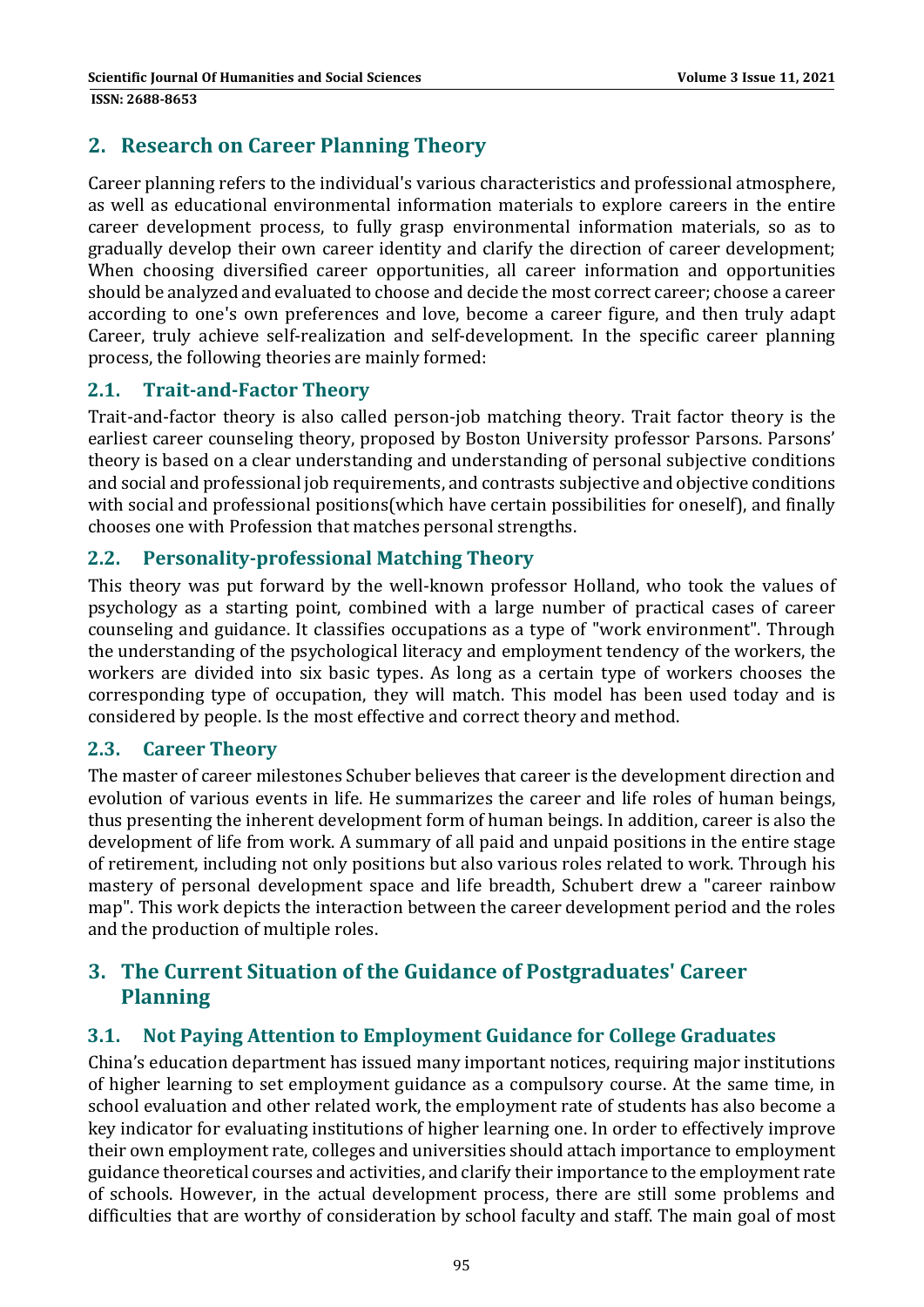universities setting up career guidance courses is to increase the employment rate, not to provide correct guidance and assistance for the future career development of students and graduate students. In the actual education process, only pay attention to career selection and neglect professionalism, mislead college students to hide their own problems and deficiencies in teaching, and underestimate the improvement of internal quality and morality. Based on this, some scholars have proposed that Chinese institutions of higher learning should establish an entire career guidance system from student enrollment to graduation.

#### **3.2. The Construction of Institutions and Teams for Employment Guidance in Colleges and Universities Still Needs to be Strengthened**

The employment guidance for colleges and universities specifically includes the following two points: first, provide college students with various social employment information and materials, and guide college students to choose appropriate positions for employment under the premise of conforming to their own majors and abilities; second, assist college students in making career careers development plan. However, due to the requirements and evaluations of the relevant education management institutions in China for the employment rate of graduated students, and the major institutions of higher learning to better increase the employment rate of students to attract more students, thereby expanding the overall scale of the school, the university has a specific perspective. In other words, there is only one development goal, which is to increase the employment rate of students, and to transform the original employment guidance into "promoting students and publicizing schools", which seriously deviates from the direction and goal of employment guidance.

## **3.3. The Concept of Employment Guidance Still Needs to be Updated**

According to surveys, colleges and universities pay less attention to their interest, expertise, ability, and level in the employment guidance of graduate students, and place too much emphasis on information release, career promotion, employment mentality, and let graduates understand the correct and positive outlook on career choice and other related single theoretical aspects. Although some universities have gradually increased their investment in career planning and guidance education for graduate students, they want to use this course to turn the tide and change the status quo, but the effect is minimal. This type of course or related lectures will only arouse the study and attention of a small number of graduate students, and most other graduate students will only regard it as a course, failing to discover and deal with its value and significance. Tracing back to the source, it is not only because the incumbent teachers of this course only focus on theoretical education guidance in actual teaching, and fail to provide practical and valuable help for students' career development, but also there are deficiencies in the school, such as When setting up a graduate training program, the core opinions and opinions of employment guidance are not fully utilized, and this training program rarely mentions the future employment issues and employment directions of students. Some teachers simply formulate training programs based on their own views and teaching experience, and lack real and effective practical experience in actual classroom teaching. At the same time, the understanding of various information within the industry is not comprehensive, causing students to gradually lose their enthusiasm and autonomy in learning.

## **3.4. Insufficient Self‐awareness of Graduate Students**

The self-factor of graduate students also affects their employment planning to a large extent. For example, (1) Insufficient understanding of one's own interests, strengths, personality and abilities. When choosing the direction of postgraduate entrance examination, graduate students can choose the major that suits their own personality according to their own interests and expertise, so that they can truly give play to their expertise and adapt to future careers. (2) I don't know my major and its future career development very much. (3) Some people have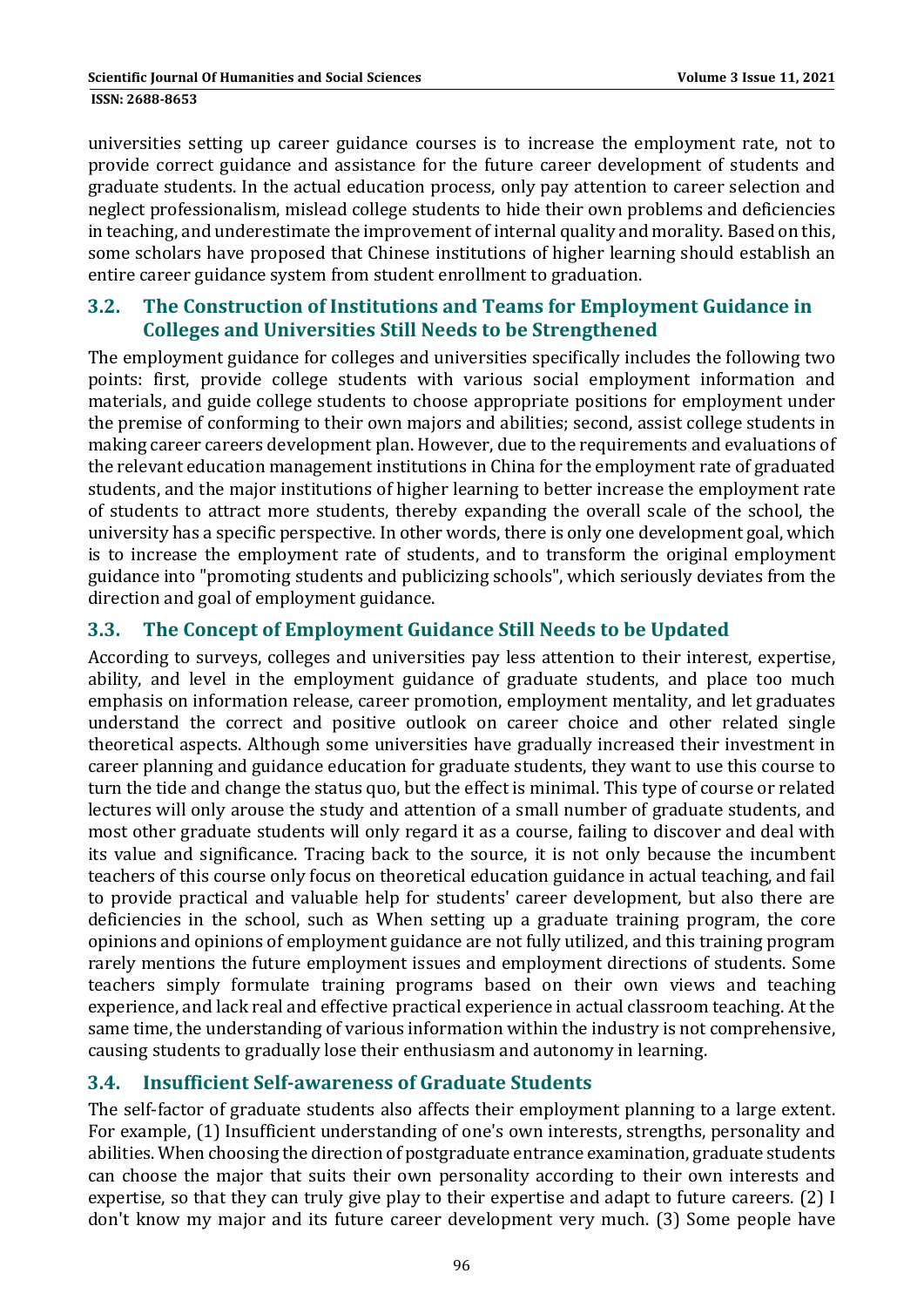impure motives for postgraduate entrance examinations. Quite a few people take the postgraduate entrance examination to avoid employment pressure, some because of their diplomas, and some because of the herd mentality. (4) Do not understand the advantages and disadvantages of the profession.  $(5)$  I don't know my favorite major.  $(6)$  Did not seriously consider the future postgraduate entrance examination development plan.

# **4. Strategies for the Guidance of Graduate Career Planning**

In recent years, the number of graduate students enrolled and enrolled by the country has increased significantly. Although the employment situation of college students has been slowed down to a certain extent, the employment situation of graduate students has become more difficult. Coupled with the incomplete employment structure of graduate students and their own literacy can not meet the market demand, so that some college graduate students only focus on the training of experimental skills and professional knowledge, often ignoring the Selfawareness and career positioning in the job hunting process. Therefore, according to the comprehensive requirements for the quality and ability of graduate students in the new era, career planning should be more rationally integrated, and employment and entrepreneurship guidance should be emphasized.

#### **4.1. Build a Personal Information Database**

As we all know, any school has an information database for teachers, students, and scientific research staff. This not only helps to generate and save personal databases, but also enriches the information database for others. These databases are very useful for outsiders. Significantly, this part of the information data can provide you with all aspects of personalized services. Therefore, teachers can carry out professional awareness, suitability, selection and development education for all graduate students at an early stage, and track the entire process of graduate students and record them in the personal information database. In addition, a complete and complete alumni network system can be created. First of all, most outstanding alumni can win honors for their alma mater and the recognition and honor of the social enterprise industry; secondly, alumni can also provide valuable and meaningful employment guidance or jobs for juniors and sisters. In addition, attention should also be paid to the promotion of graduate entrepreneurship and employment education. Not only need to carry out thematic exhibitions, post posters and distribute employment brochures inside the campus, but also open columns on the campus network, including electronic employment manuals, training videos, etc., and design some common questions when applying for jobs and design some personalized careers. Tests to test what occupations each person is suitable for.

#### **4.2. Carry out a Second Classroom**

It is possible to appropriately broaden the scope and methods of elective courses for graduate students, such as launching more MOOC courses, so that graduate students can have more opportunities to choose courses of interest, broaden their horizons, and increase their knowledge. 

### **4.3. Establish a High‐quality and High‐efficiency Employment Education Guidance Team**

High-quality and High-efficiency employment education guidance team is the main factor for college employment education to obtain good results. These employment education personnel do not necessarily need to communicate face-to-face with people. They can communicate through a dedicated website, which not only facilitates better communication between everyone, but also helps employment education personnel to be one-to-many when there is a large flow of people. To communicate with each other. Therefore, the employment education